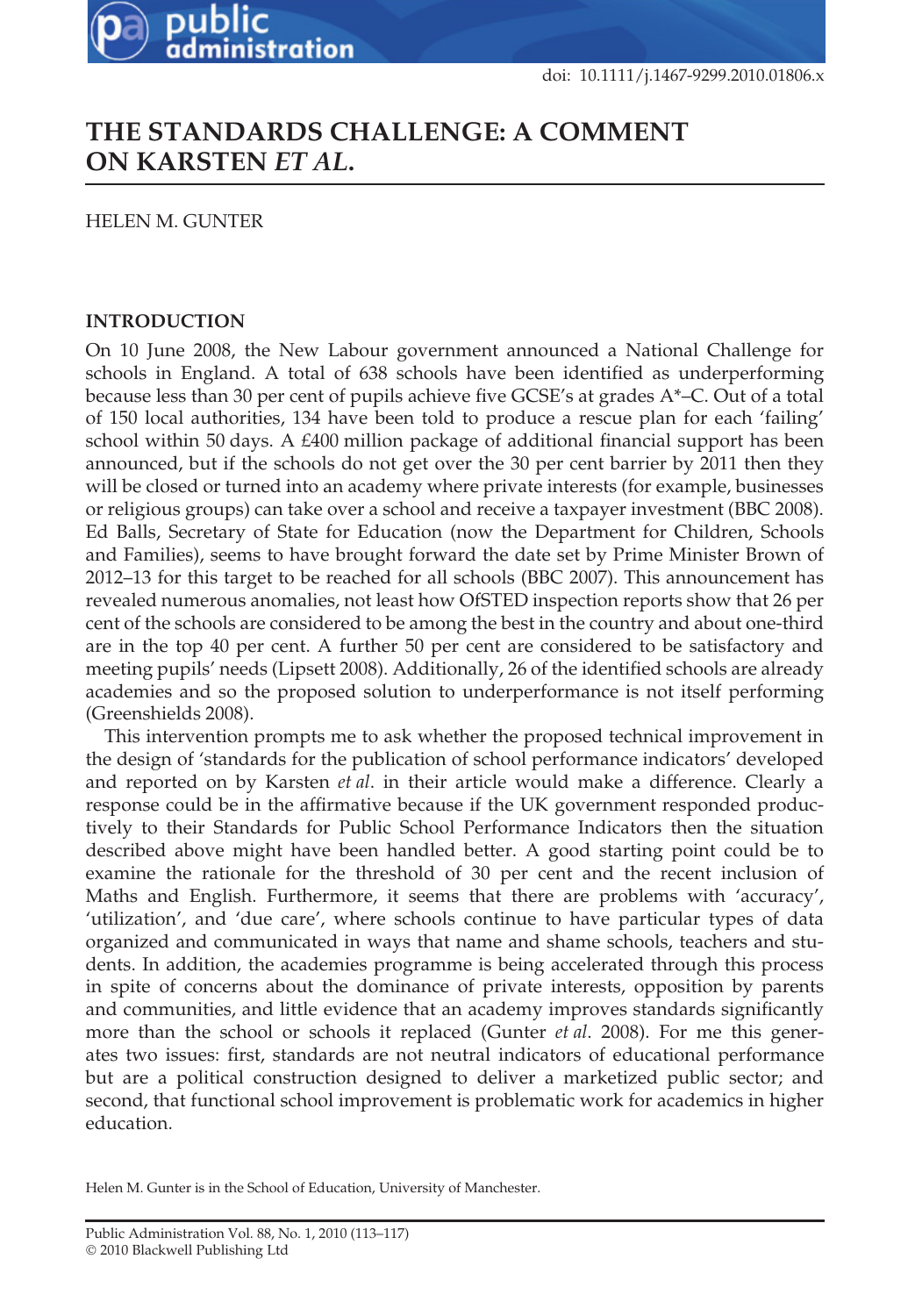### **THE POLITICS OF STANDARDS**

Karsten *et al*. in their article recognize concerns which they group as technical-analytical, utilization, political-ethical, and social. These concerns are not fully engaged with because they are identified as 'problems associated with' and not integral to the politics of standards. Association allows recognition of the problematics but enables them to be bypassed because to do otherwise would prevent the authors from going on to present their framework for making the system work better. While the framework goes some way towards handling technical and utility issues, it cannot deal adequately with the political-ethical and social matters. This is because standards are a political construction used to make interventions in public education in such a way as to enable neo-liberal ideas, cultures and practices to be accepted as normal. The New Right under the Thatcherite governments (1979–1997) promoted higher standards through the introduction of a quasimarket, whereas New Labour (1997 onwards) sought to regulate the market through performance management. The lexicon of New Labour is replete with references to 'standards' where: 'each school will have its own challenging targets to raise standards, and will be held responsible for achieving them' (DfEE 1997, p. 6). School life in all its aspects is externally controlled through the design of the curriculum, lessons, and methods of assessment. Children's lives are fully standardized with specifications about what is to be learned, when, and with what required outcomes. The official rationale is that education matters and that reform must take place with neither debate nor interpretation or, in the words of Michael Barber in his 2007 book, *Instruction to Deliver*, 'deliverology' scenario building: what is in the mind of the minister must be delivered to the child. The narratives this produces are around teachers having to face the challenge of change (DfEE 1998) by taking on received professionalism as trained and performance-managed deliverers. However, underlying all of this, and clearly missing from Karsten *et al*.'s analysis, are the workings of neo-liberalism, and how the standardization of people and their lives is central to how the economy works (Smyth and Gunter 2009).

Neo-liberalism requires 'market exchange' as the only 'ethical belief' for human interaction (Harvey 2007, p. 3), and so children need to be productive employees with standardized skills, behaviours and knowledge. This allows the education market in a globalized economy to expand, with ever ready, ever trainable, and ever deployable workers. Neo-liberal knowledge workers have strategies to enable capital accumulation to thrive: first, to attack professional standards, not least those of teachers as a self-interested and seditious group who have sought to expand their work, cost the taxpayer money, and fail to be accountable for it; and, second, to promote neo-liberal practices, language, and solutions for major social ills (Gunter 2008). Hence while ongoing reform was needed, this was taken out of the hands of teachers and given to those who embraced private sector managerialism (Gunter and Forrester 2008). Children and parents were recultured as consumers, where, to paraphrase Hirschman (1970), loyalty to the public good was ridiculed, and self-interested decisions could be made on choice or exit. New Labour sought to prevent exit by the middle classes by making choice within the system more appealing, not least through generating data about standards that could speak to parental concerns.

The political response to neo-liberal ideas has therefore been to use the language of the 'modern' to undertake some highly 'conservative' steps regarding the direct linking of the main purposes of education with economic productivity. The financializing of everyday life ('What do I cost?' 'Am I efficient?' 'Is my work effective?' 'What am I worth?' 'How can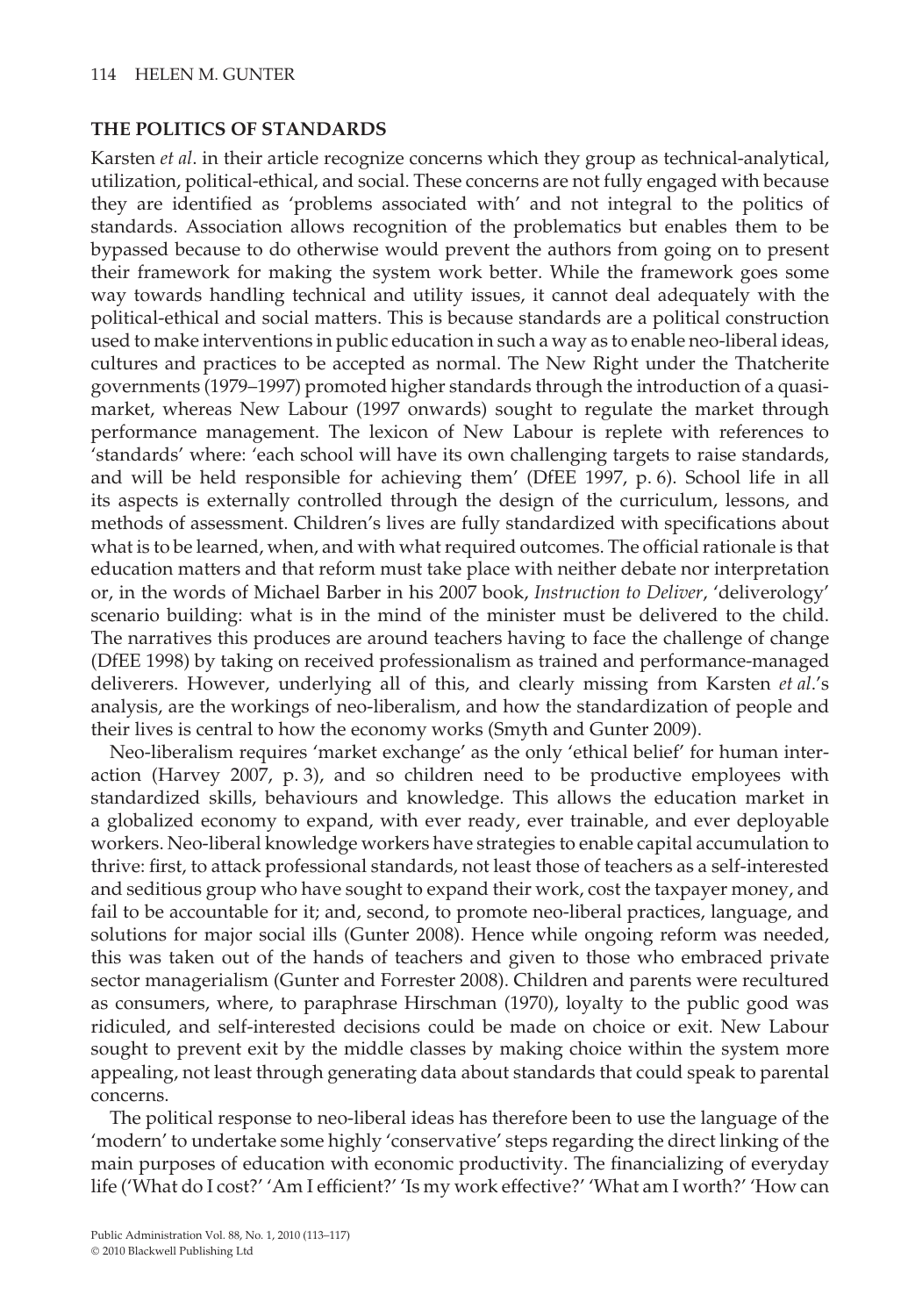I prove I am worthy?' and, 'Will I win?') means that there needs to be the production of evidence. Hence standards are about data production that is disconnected from learning, and instead serve those who wish to be seen to win from education as marketized provision. The school as a firm needs to demonstrate to its 'stakeholders' that there is profit and so standards and targets are normalized.

No one seems to care too much about the impact that this has on teachers until large numbers started leaving the profession and so the response has been to 'remodel' by substituting teachers and the expertise of teaching with ICT and assistants (Gunter and Butt 2007). No one seems to care too much about the children and how there is a need to hold a major debate about the levels of childhood stress and unhappiness, and what it means to grow up in England. So perhaps we need a different scorecard to the percentage of 5 A\*–C at GCSE, and here is the beginning of one:

- Number of children living in poverty in the UK: 3.9 million;
- Number of 11–16 year olds who have been bullied online, by email or by text message: 25 per cent;
- Number of exams and tests the average school child takes in England up to the age of 16: 70;
- Number of 11–15 year olds in 2006 reported to be drinking regularly: 21 per cent (Moore 2008, p. 27).

In addition to the above, on 10 July 2008 there were six stabbings, four in London, one in West Bromwich in the West Midlands, and one in Tarleton in Lancashire. While these are dramatic statistics which require our attention, what we don't know enough about is the invisible damage that neo-liberal education is doing to children who do not make the headlines, who conform, who revise for and pass tests, as well as the schools they attend that are labelled as excellent. While data is vital for educational development and for research into educational change, it can say very little about how we as a country want to live together or how we want childhood to be experienced. There needs to be another form of knowledge and knowing, and this enables me to turn to the next issue: what is the proper role for researchers in higher education?

## **KNOWLEDGE PRODUCTION AND STANDARDS**

Standards are important in enabling the basics of our modern world to work. As Knight (2008) found out on his visit to the International Organisation for Standardisation (ISO) in Geneva, having voluntary agreements to the way things are done makes sense:

victories for standardisation have included the credit card, the qwerty keyboard and the GSM system that supports mobile phones. *...* Having an international standard enables companies and countries unfamiliar with each other to join new markets and trade with confidence. In 2005, the department of trade and industry found that standards are worth £2.5bn a year to the British economy. In global terms they are priceless. (pp. 56–7)

Following Raffo and Gunter (2008), I would argue that the transference of methods for the standardization of inert objects to the governance of people means that Karsten *et al*. provide a rationale and engage in narratives that are about technical improvements to a measurement system but have little to say about social justice. Functionality assumes that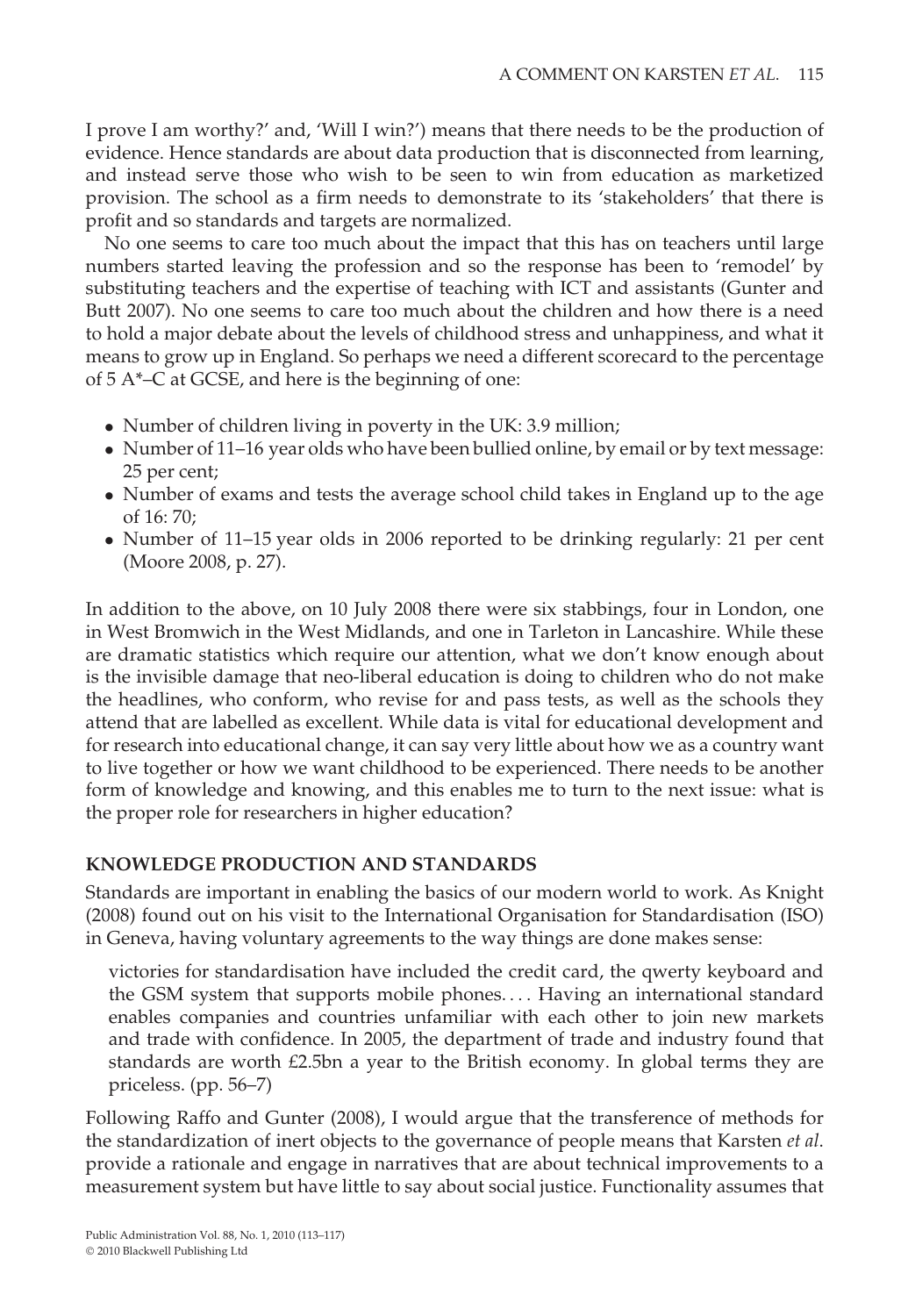the right behaviours and skills will bring about improvement. However, the framework does not have a rationale about poverty, class, and racism; it is a world where narratives about the impact of unemployment on children and schools do not feature. Alternatively, socially critical work (see, for example, Hollins *et al*. 2006) is concerned to reveal the way that advantage and disadvantage operate, not least through the standards agenda, and to work for a better society. What does this mean for researchers? It means that we do not accept that our research is determined and shaped by government priorities. It means that we do not accept the neo-liberal account of the so-called 'crisis' in public education that demanded league tables. It means that we do not accept neo-liberal definitions of accountability but examine a range of ways in which children, parents, teachers and politicians answer to the taxpayer. It does not mean that the existence of standards determined that our job is 'to improve the technical quality and use of SPIs as much as possible'. After all, NCLB tells us about good and bad testing, not necessarily about learning. It does mean that we should look at countries, such as Wales, where such regimes have been dismantled and see what they are doing and why.

Young (2008) has argued there are two debates in educational matters: political and theoretical. It seems to me that Karsten *et al*. are immersed in the political debates and that is fine, but what they do not seem to be able to recognize is that as knowledge producers in higher education our responsibility is to engage in theoretical debates as well. This requires us to have a sense of scholarship where we know about, use and critique all the arguments around an issue, as our responsibilities are not to be automatically policy relevant. Indeed, we need to give recognition to how we do research in an unjust world, and this may mean that we have to challenge what is seemingly normal and settled. As Young (2008) states, we do need to be clear about whether we are doing political or theoretical work, and not to blur this. Not only will this enable us to locate our work intellectually, but also to value such work, not least because when we do cross the boundary into political work we will have resources that can offer various different strategies to policy-makers.

#### **REFERENCES**

Barber, M. 2007. *Instruction to Deliver: Tony Blair, Public Services and the Challenge of Achieving Targets*. London: Politico's.

BBC. 2008. 'Deadline for school ''rescue plan'''. *BBC News* (http://news.bbc.co.uk/1/hi/education/7442361.stm), accessed 10 June 2008.

- DfEE. 1997. *Excellence in Schools*. London: The Stationery Office, Cm 2681.
- DfEE. 1998. *Teachers: Meeting the Challenge of Change*. London: DfEE, Cm 4164.
- Greenshields, B. 2008. 'You should be ashamed, Ed Balls', *The Guardian,* 20 June 2008 (http://education.guardian.co.uk/ schools/), accessed 11 July 2008.
- Gunter, H.M. 2008. 'Policy and Workforce Reform in England', *Educational Management Administration and Leadership. ERA 1988: From Local Management to Privatisation? A Critical Review,* 36, 2, 253–70, special issue.
- Gunter, H.M. and G. Butt. 2007. 'The Challenges of Modernization', in G. Butt and H.M. Gunter (eds), *Modernizing Schools: People, Learning and Organizations*. London: Continuum, pp. 1–16.
- Gunter, H.M. and G. Forrester. 2008. 'New Labour and School Leadership 1997–2007', *British Journal of Educational Studies,* 55, 2, 144–62.
- Gunter, H.M., G. Woods and P. Woods. 2008. 'Research and the Academies Programme in England', *Management in Education*, 22, 4, 3–7.
- Harvey, D. 2007. *A Brief History of Neoliberalism*. Oxford: Oxford University Press.
- Hirschman, A.O. 1970. *Exit, Voice and Loyalty*. Cambridge, MA: Harvard University Press.
- Hollins, K., H.M. Gunter and P. Thomson. 2006. 'Living Improvement: A Case Study of a Secondary School in England', *Improving Schools,* 9, 2, 141–52.
- Knight, S. 2008. 'Everyone Needs Standards', *Prospect*, March 2008, 56–9.
- Lipsett, A. 2008. 'Schools listed as failing among best in the country, says NUT', *The Guardian*, 21 June 2008 (http://education. guardian.co.uk/schools/), accessed 11 July 2008.